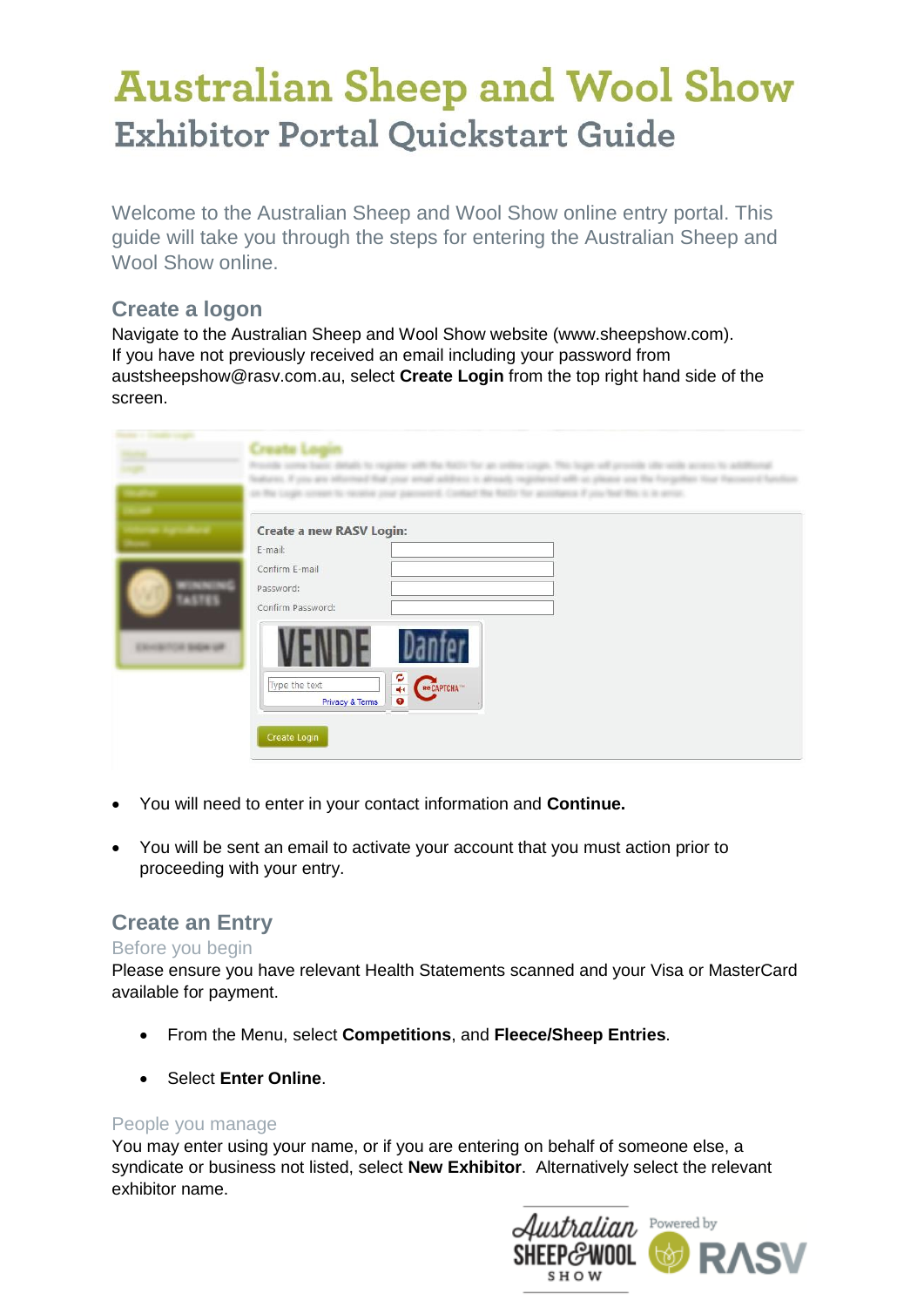# **Australian Sheep and Wool Show Exhibitor Portal Quickstart Guide**

Please complete the following information as requested:

**1. Exhibitor details**

|  | <b>Exhibitor details</b><br>Please provide information relating to the Exhibitor, specific to this | 2017 Australian Sheep and Wool Show Sheep Competition                                   |
|--|----------------------------------------------------------------------------------------------------|-----------------------------------------------------------------------------------------|
|  | competition.<br>Stud Name/Commercial Property<br>Name (if different from Exhibitor)                | Stud Name                                                                               |
|  | ASBA Membership                                                                                    | Member (Paid) - I am a 2017 ASBA Junior/Adult or Life Member (provide number bel $\vee$ |
|  | ASBA Membership No<br>Property ID Code                                                             | 123456<br>Property ID Code                                                              |
|  | Johnes Disease Status                                                                              | <b>Tested Negative</b>                                                                  |

**2. Select the class you want to enter**. *Sheep Exhibitors, after selecting your breed, a class selection list will appear. Select Show All Classes to view the full list.*

| New class entry                                                                                                                                                                                                                                                                                                                                                                                                                         | 2017 Australian Sheep and Wool Show Sheep Competition |  |
|-----------------------------------------------------------------------------------------------------------------------------------------------------------------------------------------------------------------------------------------------------------------------------------------------------------------------------------------------------------------------------------------------------------------------------------------|-------------------------------------------------------|--|
| Select classes that you wish to enter by selecting a Breed from the drop-down<br>box OR by entering a partial Class Number, to list available classes for entry. The Show All Classes button will list all classes for the<br>competition if required.<br>You can enter the full Class Number directly, or you can browse to find and select a class. Choose Next to provide further details<br>about your class entry.<br>Lisa Simpson |                                                       |  |
| Breed<br>Merino<br>Class Number:<br>Entering Class:                                                                                                                                                                                                                                                                                                                                                                                     | <b>Show All Classes</b>                               |  |

- **3. Review the class entry conditions**.
- **4. Complete details of your class entry**.
- **5. Review your class entry publication details**. *This is how your information will appear in the catalogue*.
- **6. Upload health declarations (Sheep exhibitors only)**. *Repeat steps 2-5 to add more class entries. Once all of your class entries have been added, select I have completed all of my class entries and Next.*